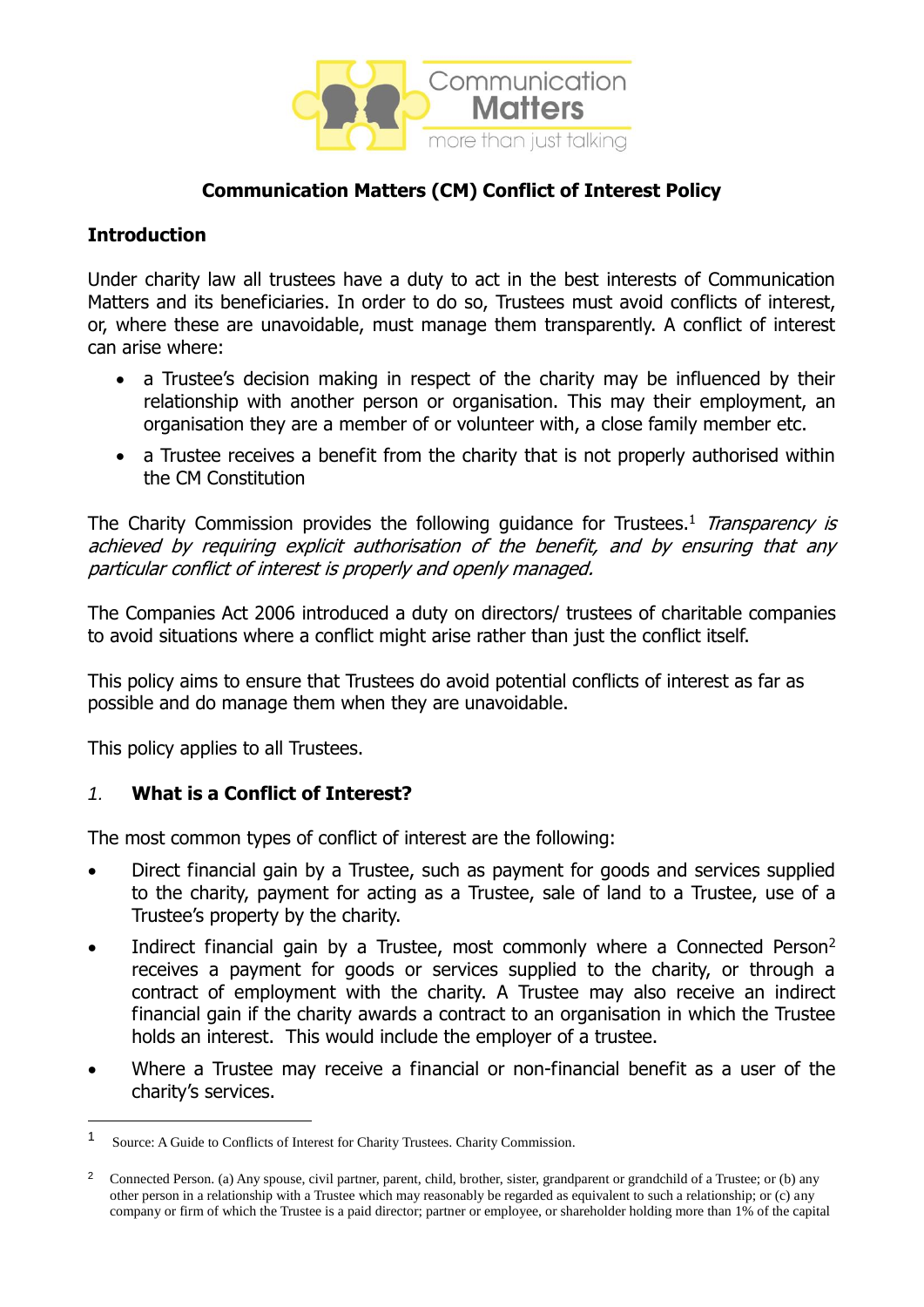• When a Trustee has a conflict of loyalties between the charity and their personal or other interests (such as a role with another organisation) and may be unduly influenced by these in relation to their stewardship of the charity.

# *2.* **Managing Conflicts of Interest**

## *2.1* **General Principles**

- When Trustees meet, they must leave all their outside interests and loyalties at the door. If this is not possible, or if the conflicts are so frequent as to limit the usefulness of a Trustee, then s/he must step down as a Trustee of CM.
- Trustees must be able to identify conflicts of interest when they arise and to ensure, if they receive a material benefit as a result of the conflict of interest, that the benefit is authorised by the CM Memorandum and Articles of Association, or by the Charity Commission. The Commission will only provide authority where there are clear advantages to the charity.
- If there is no material benefit to a trustee, no authority will be required, but the Trustees will need to ensure that the conflict of interest is properly managed.
- Conflicts of interest which are unavoidable must be managed transparently. For this reason, CM has a Register of Trustee Interests disclosing personal interests, and a procedure for identifying and declaring conflicts, withdrawing from discussion and decision making, and the minuting of such a process.
- A Trustee must play no part in decisions where they have a conflict of interest.
- Failure to disclose an interest may create significant risks for CM, in terms of poor decision making and loss of reputation. A Trustee who does not comply with this policy may be removed from office.

Honesty and openness are key to minimising conflicts of interest. This policy puts in place a system in which actual or potential conflicts of interest, whether financial or more general, are properly managed and formally recorded.

### *2.2* **Declaration of Interests**

Trustees should be meticulous about declaring any actual or potential conflicts of interest affecting themselves and connected parties.

Relevant interests and potential conflicts of interest should be declared in writing and regularly updated. CM asks Trustees to declare their interests on a Declaration of Interests form as follows:

- [a) pre-selection: any prospective Trustee is asked to complete a Declaration of Interests form as part of their application in order that any relevant issues may be explored during selection. This declaration is confidential and would be erased from the record if the prospective Trustee were in the end not to become a Trustee.
- b) on appointment: every new Trustee should amend their Declaration of Interests form if necessary, at the time of appointment if this is not at the time of the annual declaration.
- c) annually at the start of a new financial year.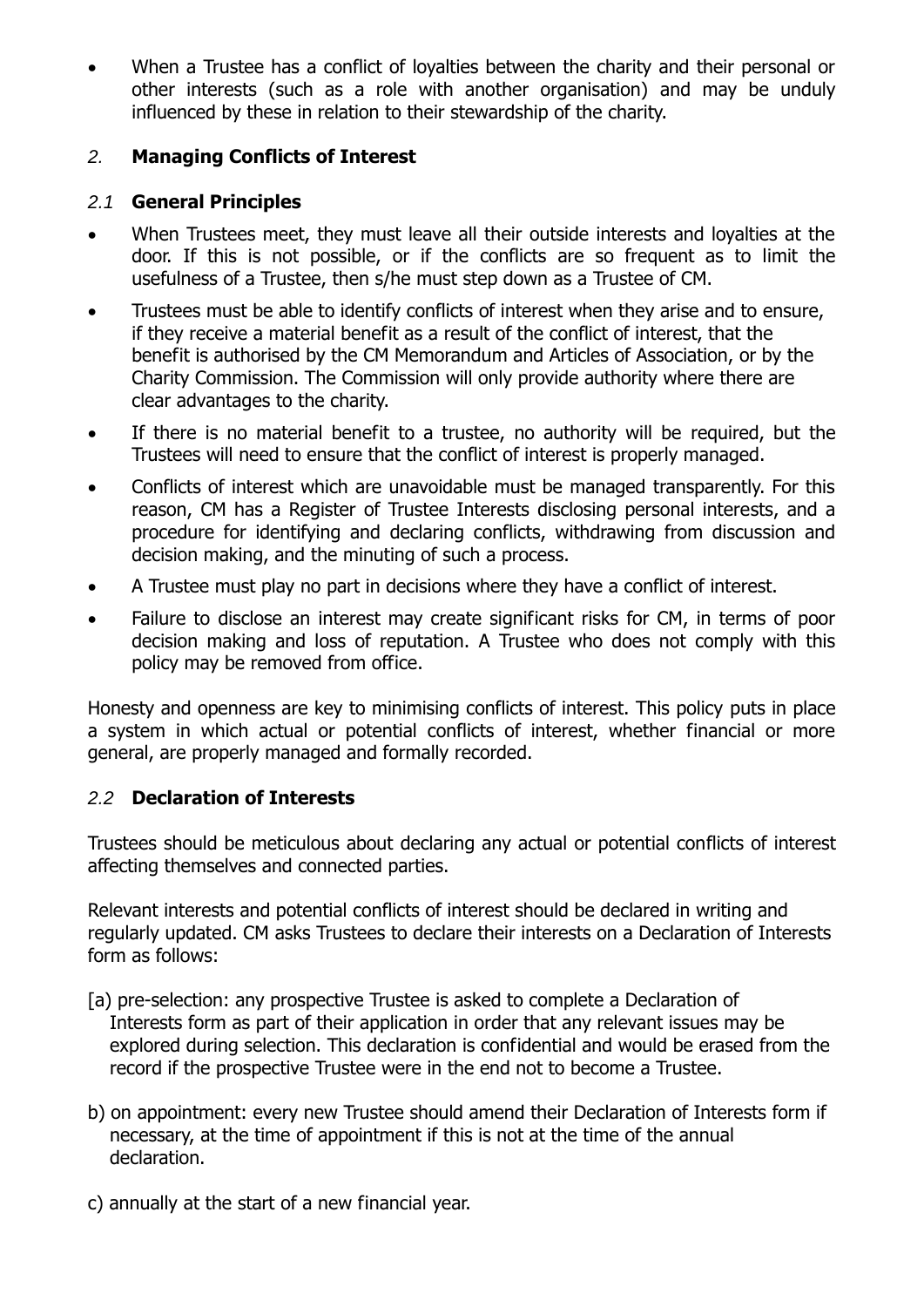d) when anything significant changes: and always within 28 days of any change.

In addition, Trustees should declare an interest:

e) verbally at any meeting where specific relevant conflicts may arise (see 3.2.2 below).

The Communication Matters Trustee Declaration of Interests register may be requested by an associate member or a member of the public or another body but only in exceptional circumstances. Public access to the register would further the interests of accountability and transparency, as well as demonstrating that the charity is following best practice in relation to managing conflicts of interest.

However, there may be sections of the declaration, or levels of detail within certain sections, which trustees want and decide to keep confidential. The requirement that the whole register be publicly available may serve as a disincentive to trustees joining the board, or declaring their full range of interests. Possible compromises include:

- arranging for some sections of the register to be publicly available, whilst maintaining the confidentiality of other sections
- making sections of the register accessible to the organisation's membership, again maintaining the confidentiality of the remaining sections
- making the complete register available to all trustees.

#### Data Protection

The information on the Trustee Declaration of Interests form will be processed in accordance with data protection principles as set out in the GDPR, i.e. certain conditions must be met in order to establish that personal data has been processed fairly and lawfully. Data will be processed only to ensure that Trustees act in the best interests of CM. The information provided will not be used for any other purposes.

### **Declarations of Interest in Trustee Meetings**

Whenever a Trustee has a personal interest in a matter to be discussed at a meeting (whether a general meeting or a Trustees' meeting) or in relation to which a decision is proposed to be made, or whenever a Trustee has an interest in another organisation whose interests are reasonably likely to conflict with those of the Charity in relation to a matter to be discussed at a meeting (whether a general meeting or a Trustees' meeting), he/she must:

- declare an interest before discussion begins on the matter;
- withdraw from that part of the meeting unless expressly invited to remain or decline to participate in any discussion on the matter unless expressly invited to do so;
- in the case of personal interests not be counted in the quorum for that part of the meeting; and
- in the case of personal interests withdraw during the vote and have no vote on the matter.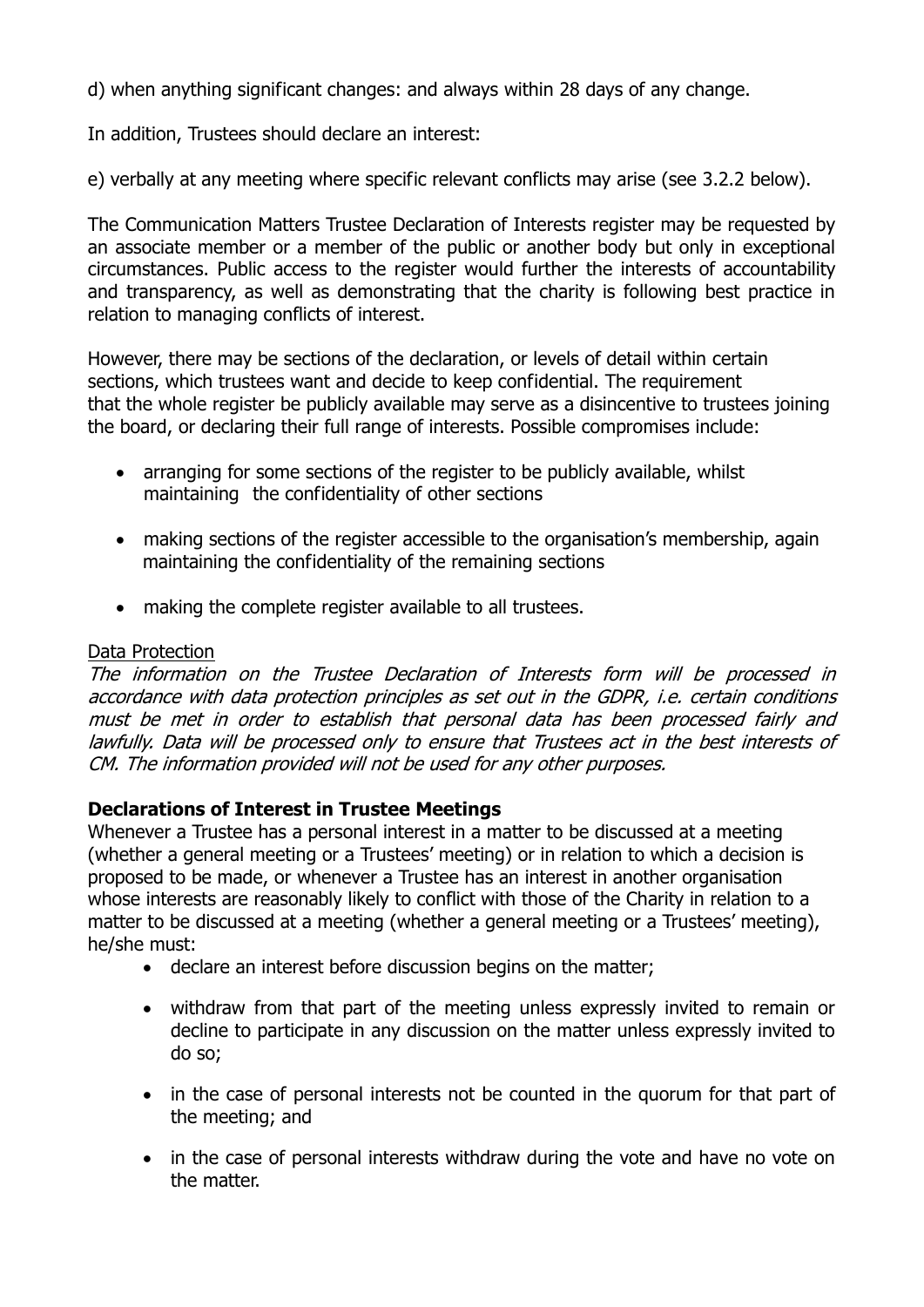In the event of a meeting having to decide upon a question in which a Trustee has an interest, all decisions will be made by a simple majority. A quorum must be present for the discussion and decision; interested parties will not be counted when deciding whether the meeting is quorate. Interested parties may not vote on matters affecting their own interest.

All decisions under a conflict of interest will be recorded and reported in the minutes of the meeting. The minutes will show:

- the nature of the conflict
- which trustee or trustees were affected
- whether any conflicts of interest were declared in advance
- an outline of the discussion
- whether anyone withdrew from the discussion
- how the trustees took the decision in the best interests of the charity

Where a Trustee benefits from the decision, this will be reported in the annual report and accounts in accordance with SORP.

Independent external moderation will be used where conflicts cannot be resolved through the usual procedures.

# *2.3* **Users/Beneficiaries as Trustees**

As potential or actual beneficiaries of CM activities, Trustees may find themselves dealing with many potential conflicts of interest and these should be carefully managed.

The basic principle regarding user Trustees is that they should not receive any benefit over and above those that are available to other beneficiaries, and should not be able to influence decisions that have a direct impact upon them. In practice, this means that Trustees should withdraw from discussions and decisions that could result in them receiving a benefit that would be personal to them, and not available to other users of CM "services"

Similarly, if a Trustee is a user of CM's "services", or the carer of someone who uses CM's services, they should not be involved in decisions that directly affect the service that they, or the person they care for, receive. They should declare their interest at the earliest opportunity and withdraw from any subsequent discussion. The same applies if they face a conflict for any other reason.

A Trustee may, however, participate in discussions from which they may indirectly benefit, for example where the benefits are universal to all users, or where their benefit is minimal. If it is hard to separate the benefits of a Trustee from those of the wider membership or users of the charity, the Trustee should always declare an interest.

# *2.4* **Managing Contracts**

A Trustee must not be involved in managing a tender process or a contract in which they have an Interest (for example if their employer or their brother is bidding for the work)